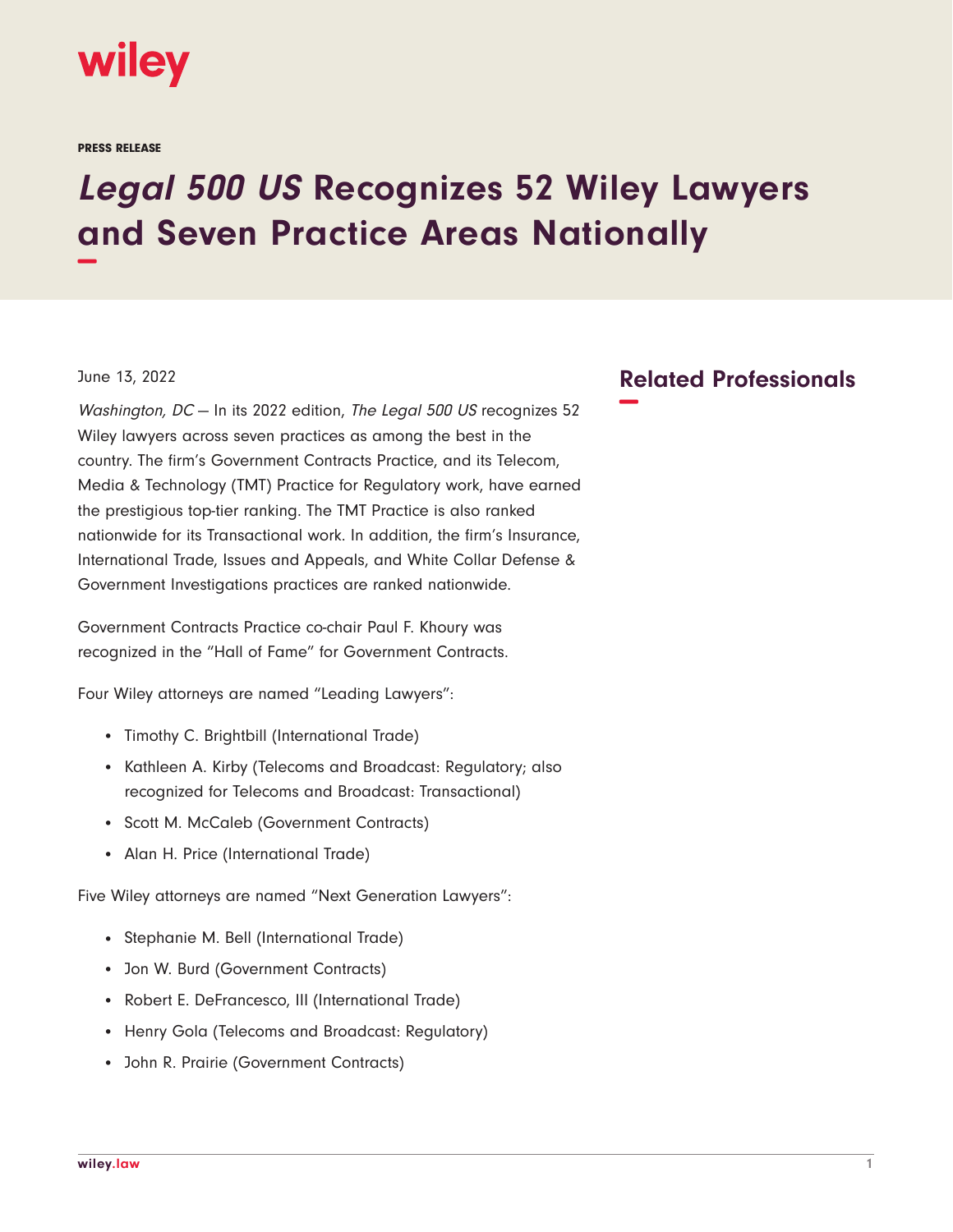The following attorneys are also recognized as "Recommended" in their respective practice areas:

- Sara M. Baxenberg (Telecoms and Broadcast: Regulatory)
- Matthew W. Beato (Insurance: Advice to Insurers)
- Theodore P. Brackemyre (International Trade)
- Jeremy J. Broggi (Appellate: Courts of Appeal)
- Edward R. Brown (Insurance: Advice to Insurers)
- Ralph J. Caccia (Corporate Investigations and White-Collar Criminal Defense)
- Shawn H. Chang (Telecoms and Broadcast: Regulatory)
- Jason P. Cronic (Insurance: Advice to Insurers)
- Cara Tseng Duffield (Insurance: Advice to Insurers)
- Laura El-Sabaawi (International Trade)
- Claire J. Evans (Appellate: Courts of Appeal; Telecoms and Broadcast: Regulatory)
- Anna M. Gomez (Telecoms and Broadcast: Regulatory)
- David A. Gross (Telecoms and Broadcast: Regulatory and Transactional)
- Jennifer D. Hindin (Telecoms and Broadcast: Regulatory)
- Derick G. Holt (International Trade)
- Tracye Winfrey Howard (Government Contracts)
- John E. Howell (Insurance: Advice to Insurers)
- Christopher S. Huther (Telecoms and Broadcast: Regulatory)
- Thomas M. Johnson Jr. (Appellate: Courts of Appeal and Telecoms and Broadcast: Transactional)
- Madeleine M. Lottenbach (Telecoms and Broadcast: Regulatory)
- Charles McKee (Telecoms and Broadcast: Transactional)
- Ari Meltzer (Telecoms and Broadcast: Transactional)
- Kimberly M. Melvin (Insurance: Advice to Insurers)
- Brandon J. Moss (Corporate Investigations and White-Collar Criminal Defense)
- Kevin B. Muhlendorf (Corporate Investigations and White-Collar Criminal Defense)

Sara M. Baxenberg Associate 202.719.3755 sbaxenberg@wiley.law Matthew W. Beato Partner 202.719.7518 mbeato@wiley.law Stephanie M. Bell Partner 202.719.4384 sbell@wiley.law Theodore P. Brackemyre Associate 202.719.7289 tbrackemyre@wiley.law Timothy C. Brightbill Partner 202.719.3138 tbrightbill@wiley.law Jeremy J. Broggi Partner 202.719.3747 jbroggi@wiley.law Edward R. Brown Partner 202.719.7580 erbrown@wiley.law Jon W. Burd Partner 202.719.7172 jburd@wiley.law Ralph J. Caccia Partner 202.719.7242 rcaccia@wiley.law Shawn H. Chang Partner 202.719.4456 schang@wiley.law Jason P. Cronic Partner 202.719.7175 jcronic@wiley.law Robert E. DeFrancesco, III Partner 202.719.7473 rdefrancesco@wiley.law Cara Tseng Duffield Partner 202.719.7407 cduffield@wiley.law Laura El-Sabaawi Partner 202.719.7042 lel-sabaawi@wiley.law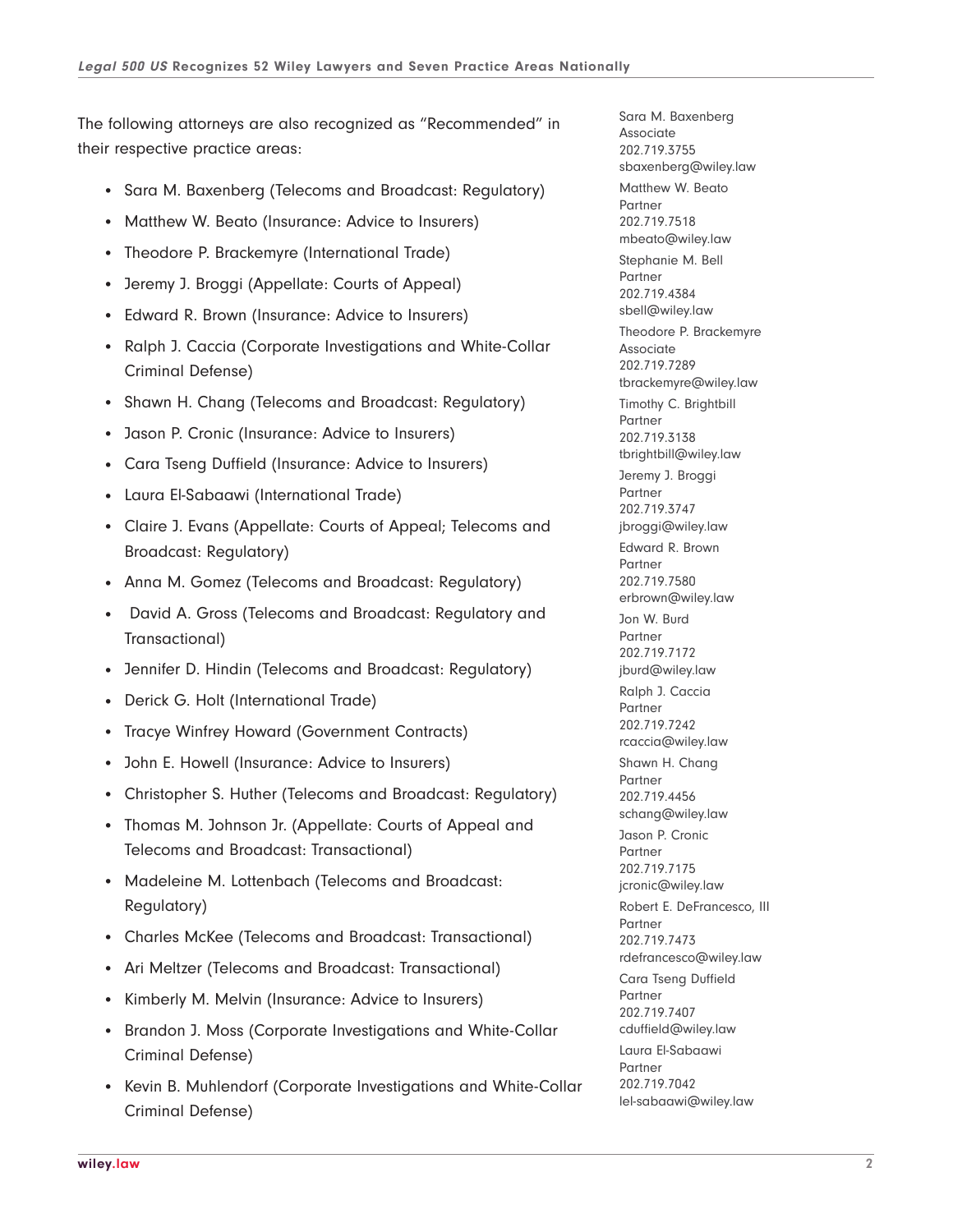- Nazak Nikakhtar (International Trade)
- Stephen J. Obermeier (Appellate: Courts of Appeal)
- Eve Klindera Reed (Telecoms and Broadcast: Transactional)
- Jessica N. Rosenthal (Telecoms and Broadcast: Transactional)
- Jerita L. DeBraux Salley (Telecoms and Broadcast: Transactional)
- Lori E. Scheetz (International Trade)
- Gary P. Seligman (Insurance: Advice to Insurers)
- John R. Shane (International Trade)
- Richard A. Simpson (Appellate: Courts of Appeal)
- Meredith G. Singer (Telecoms and Broadcast: Regulatory)
- Daniel J. Standish (Insurance: Advice to Insurers)
- Joan Stewart (Telecoms and Broadcast: Transactional)
- Roderick L. Thomas (Corporate Investigations and White-Collar Criminal Defense)
- Maureen E. Thorson (International Trade)
- David H. Topol (Insurance: Advice to Insurers)
- Joshua S. Turner (Telecoms and Broadcast: Regulatory)
- Brian Walsh (Government Contracts)

The Legal 500 US directory aims to provide independent, unbiased commentary on the leading law firms and lawyers in the most important legal marketplaces in the world. The research for the editorial sections is based on the combined opinions of the many lawyers interviewed, commentary from corporate clients, and analysis of deals and contentious issues.

To see the complete 2022 rankings, please click here.

Claire J. Evans Partner 202.719.7022 cevans@wiley.law Henry Gola Partner 202.719.7561 hgola@wiley.law Amb. David A. Gross Partner 202.719.7414 dgross@wiley.law Jennifer D. Hindin Partner 202.719.4975 jhindin@wiley.law Derick G. Holt Partner 202.719.7479 dholt@wiley.law Tracye Winfrey Howard Partner 202.719.7452 twhoward@wiley.law John E. Howell Partner 202.719.7047 jhowell@wiley.law Christopher S. Huther Partner 202.719.7197 chuther@wiley.law Thomas M. Johnson, Jr. Partner 202.719.4550 tmjohnson@wiley.law Paul F. Khoury Partner 202.719.7346 pkhoury@wiley.law Kathleen A. Kirby Partner 202.719.3360 kkirby@wiley.law Madeleine M. Lottenbach Associate 202.719.4193 mlottenbach@wiley.law Scott M. McCaleb Partner 202.719.3193 smccaleb@wiley.law Charles McKee Partner 202.719.4545 cmckee@wiley.law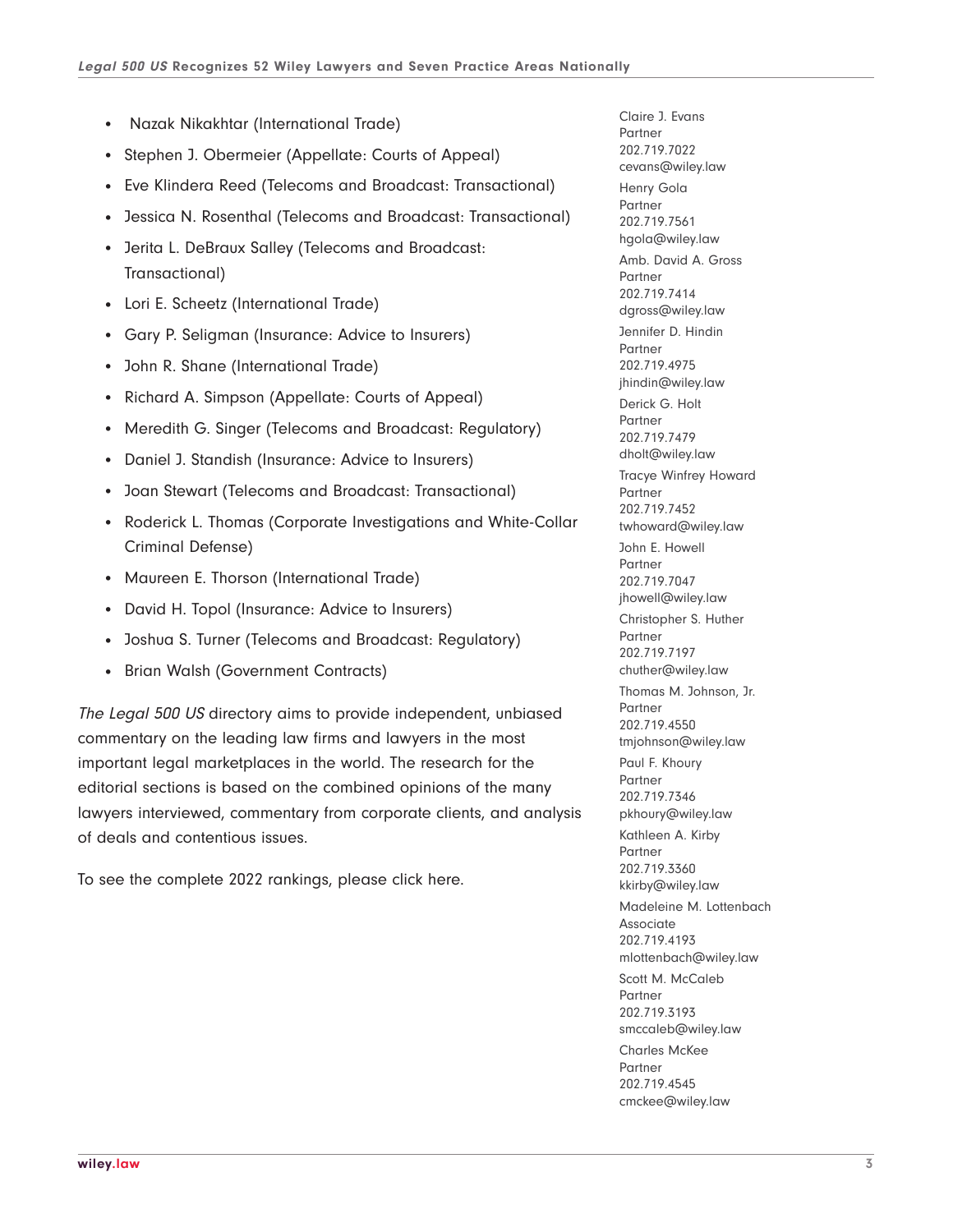Ari Meltzer Partner 202.719.7467 ameltzer@wiley.law Kimberly M. Melvin Partner 202.719.7403 kmelvin@wiley.law Brandon J. Moss Partner 202.719.7554 bmoss@wiley.law Kevin B. Muhlendorf Partner 202.719.7052 kmuhlendorf@wiley.law Hon. Nazak Nikakhtar Partner 202.719.3380 nnikakhtar@wiley.law Stephen J. Obermeier Partner 202.719.7465 sobermeier@wiley.law John R. Prairie Partner 202.719.7167 jprairie@wiley.law Alan H. Price Partner 202.719.3375 aprice@wiley.law Eve Klindera Reed Partner 202.719.7404 ereed@wiley.law Jessica N. Rosenthal Partner 202.719.7478 jrosenthal@wiley.law Jerita L. DeBraux Salley Partner 202.719.7179 jsalley@wiley.law Lori E. Scheetz Partner 202.719.7419 lscheetz@wiley.law Gary P. Seligman **Partner** 202.719.3587 gseligman@wiley.law John R. Shane Partner 202.719.7222 jshane@wiley.law